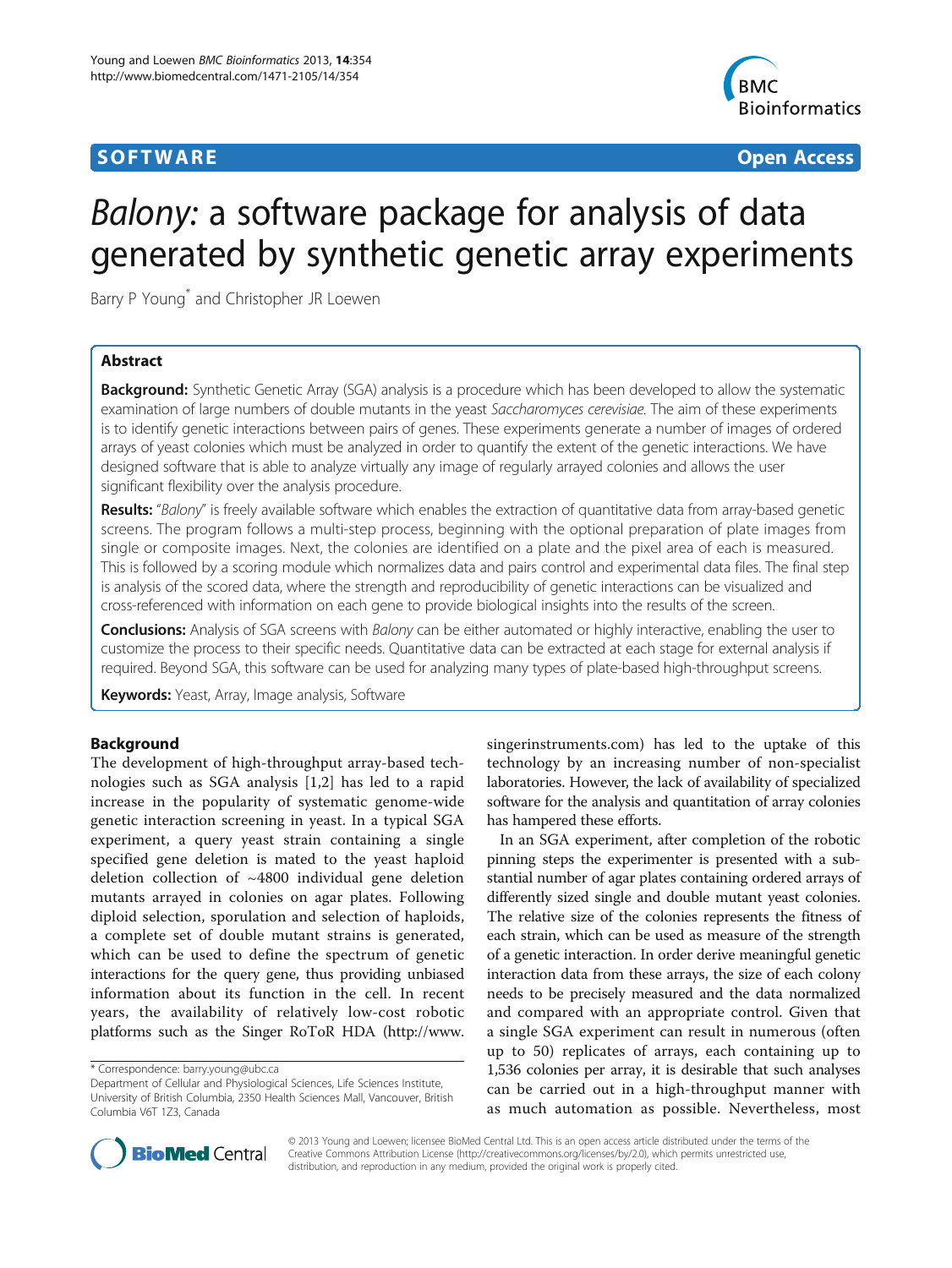experimenters will want some degree of control over the measurement process, so providing a level of interactivity will improve overall confidence in the final results.

One problem we encountered when we first attempted to analyze images using existing software packages (e.g. "ScreenMill" [[3\]](#page-16-0)) was that they tended to be designed with a particular image format in mind. Although they were effective at analyzing sample images provided with each program, we were unable to analyze images that we had obtained ourselves. Furthermore, if the software was unable to identify the colonies on a plate, the program would fail with little recourse available. While these programs present a simple interface to the user, it is not possible to adjust the imaging parameters that might enable successful analysis of an image.

To that end, we sought to develop a program "Balony", that would be able to analyze images regardless of their specific properties, and with the flexibility to utilize arrays of any possible format. Although we find that the default settings used by Balony are suitable for analyzing most plates, the ability to manually adjust image analysis parameters allows users to quantify even the most troublesome images.

As a demonstration of the flexibility of our image analysis engine, we were able to use *Balony* to successfully quantify the example image plates provided with both ScreenMill [[3\]](#page-16-0) and SGAtools [[4\]](#page-16-0), while neither of these packages were able to analyze the sample images provided by any of the other programs.

We also sought to design a program that would enable the complete analysis of a screen, from scanned images of plates to an interactive display of genes of interest, all from a single interface. While both ScreenMill and SGAtools necessarily involve using external web services to carry out some or all portions of their data analysis, Balony operates as a single, stand-alone window making it easy to switch between modules to monitor the effects of adjusting settings. Although this software is primarily aimed at analyzing high-throughput experiments in yeast, it could also be employed for use with any system that utilizes high-density arrays of microbial colonies.

## Implementation

Balony is a stand-alone Java program, which uses libraries from various sources, most notably the ImageJ library for image manipulation [\[5\]](#page-16-0), and The Apache Commons Mathematics Libraries for statistical analysis. The program has a modular structure, shown in Figure [1](#page-3-0). Data files are generated at each stage of the analysis and can be inspected at will. If a user so chooses, they can merely use parts of the *Balony* package to measure colony sizes and perhaps perform normalization, and then use their own scripts or programs to further score their data.

The data flow starts with composite images of multiple plates or single images of individual plates. In the case of composite images, the "Scan" module converts these to images of single plates. This can speed up the image acquisition stage of the analysis by allowing the user to capture images of up to four plates at a time. These images are then analyzed by the "Image" module which produces a text file containing raw data listing the pixel area of each colony in each image. These text files are then used as inputs for the "Scoring" module which pairs control and experimental data sets and performs normalization to produce one or more tab-delimited text files containing the normalized colony sizes for the experiment. This data can then be viewed directly (e.g. by loading into a spreadsheet) or analyzed using the "Analysis" module. This enables collation of multiple sets of data and further refinement, e.g. by removal of genes linked to the query gene in an SGA experiment. Cut-off values to determine "hits", p-value thresholds and reproducibility across data sets can also be defined to precisely determine "hit lists" of genes. The Analysis module enables the direct inspection of individual data points, providing gene information from the Saccharomyces Genome Database (SGD) [\[6](#page-16-0)]. The main window of the program is divided into five tabs which are used to sequentially analyze data (Figure [2A](#page-3-0)).

#### Image segmentation: the scan tab

The "Scan" section of *Balony* allows users to take composite images of multiple plates and subdivide them into separate images for analysis (Figure [2B](#page-3-0)). We find that images of plates are best captured using a flatbed scanner as the reduced depth of field of a scanner compared to a digital camera results in less optical distortion of the images. It is advisable to scan plates with a black background (e.g. card or cloth) to improve contrast between the colonies and the agar.

We find that a final resolution of 300 dots per inch (dpi) is sufficient for most applications, although for ultra-high density experiments using arrays with 6144 colonies per plate (cpp), higher resolutions may be required. In general, processing time increases with image resolution, and the extra information above 300 dpi is unlikely to provide more robust data as the inherent variance in the size of yeast colonies will be more significant than any additional fine detail gained.

When performing SGA experiments we use a variety of terms to describe the components of an experiment. Each array consists of a number of agar plates. For example, the haploid yeast Deletion Mutant Array (DMA) consists of four plates when arrayed at a density of 1536 cpp, which we would simply refer to as plates 1-4. Replicates of each plate are termed sets. Thus in a typical SGA experiment, one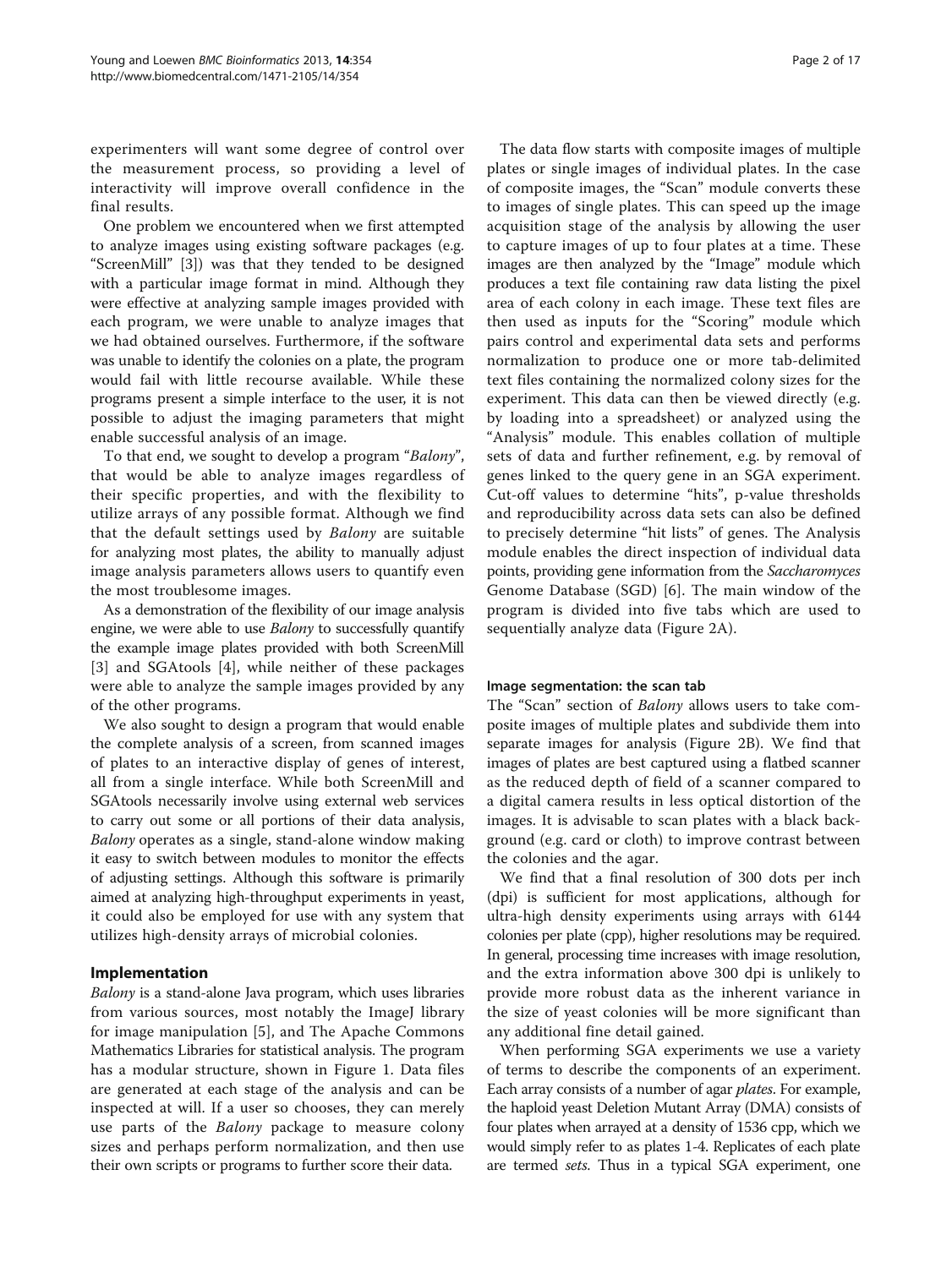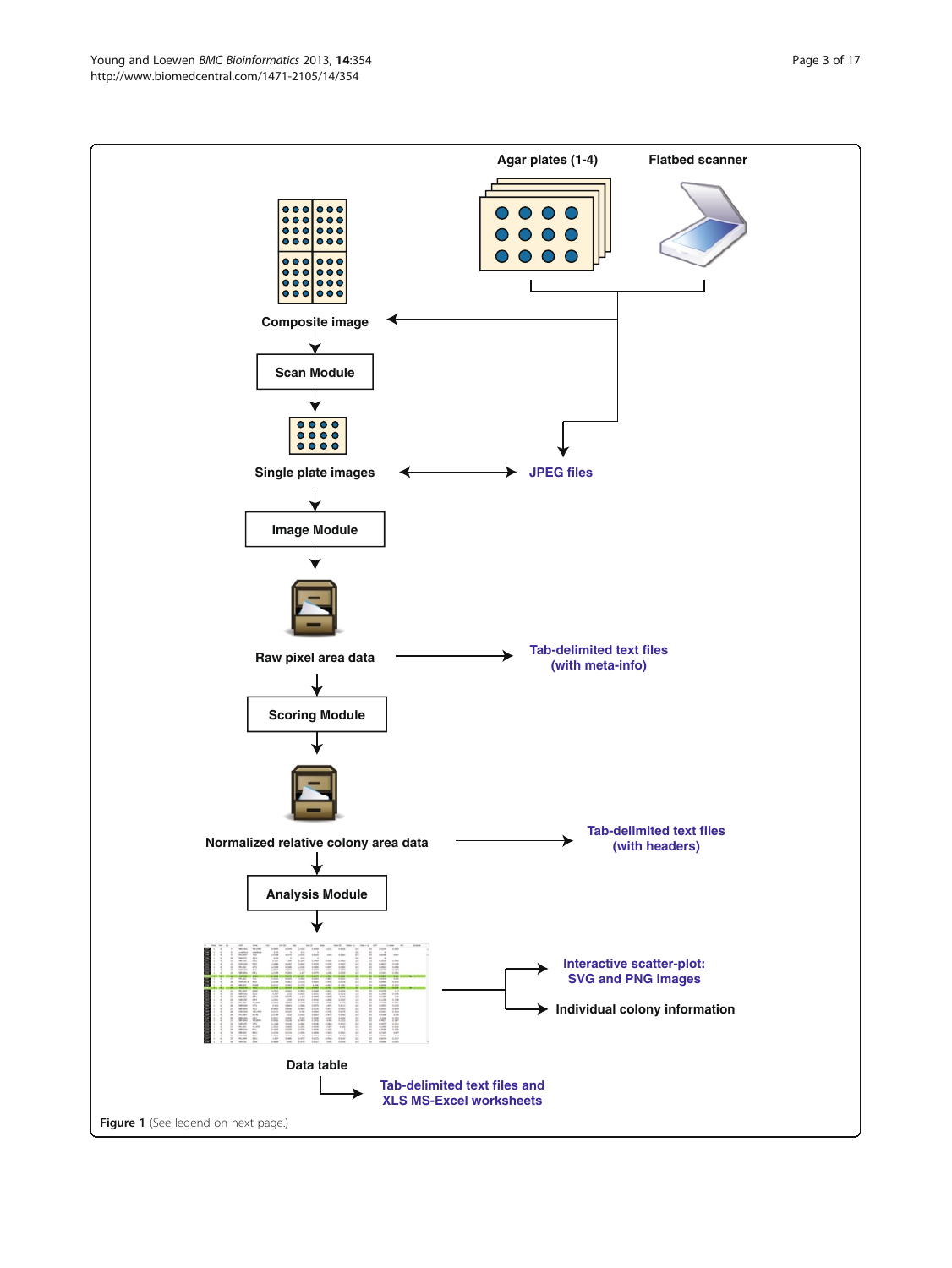#### <span id="page-3-0"></span>(See figure on previous page.)

Figure 1 Data-flow through Balony. Images are acquired using a flatbed scanner, either singly or in composites of up to four plates; in the latter case these images are segmented into single images. The imaging module measures raw pixel areas and saves this information as text files (one file per plate). These files are collated by the scoring module and normalized; the data saved as tab-delimited text files; either one per set or as an averaged file. The analysis module facilitates interrogation of the screen data. In addition to saving the quantitative data in formats for use in spreadsheet applications, images of the plot of colony area ratios can be saved in bitmap and structured variants.

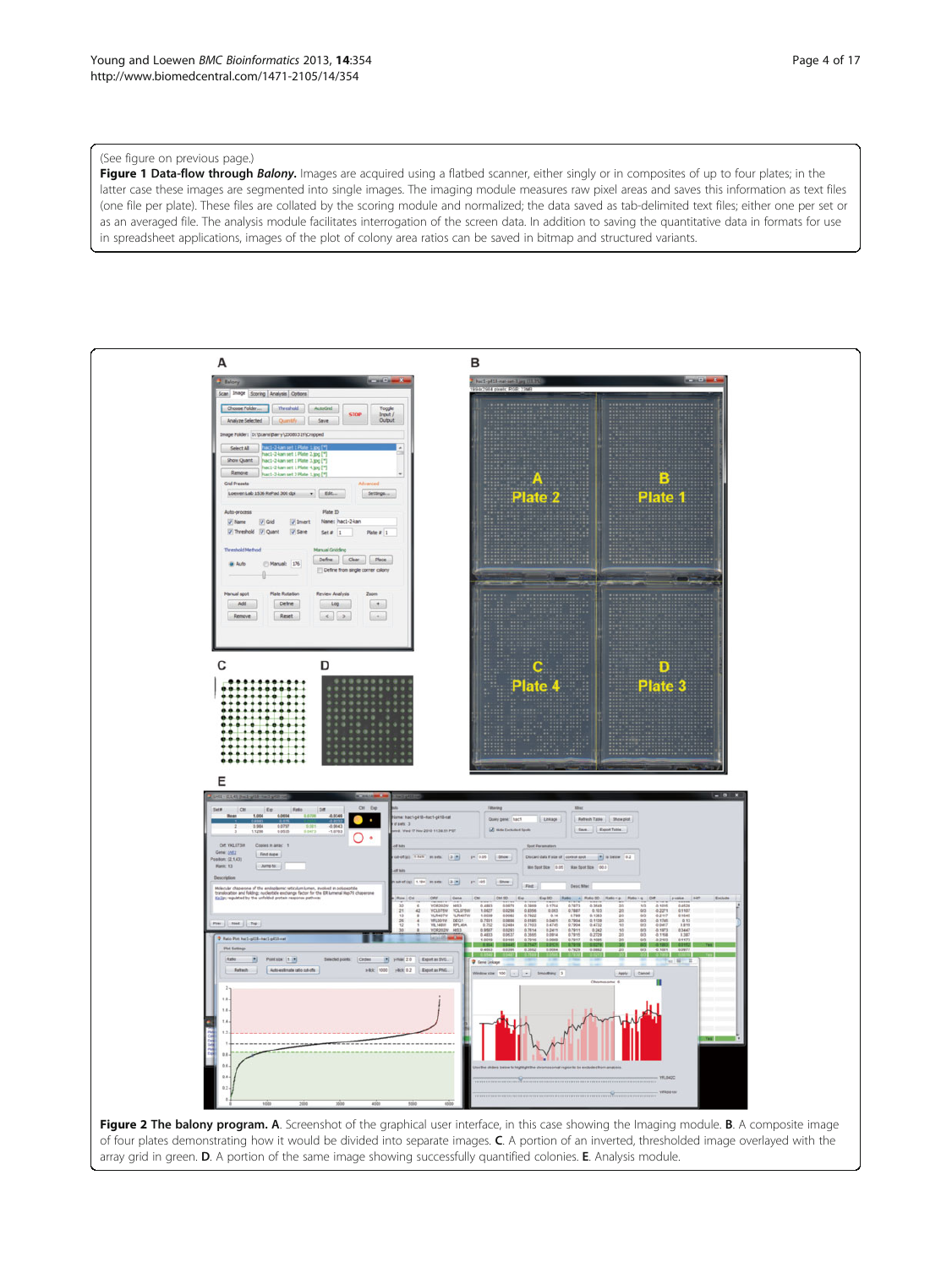might produce three replicates of a query strain crossed with the DMA, i.e. 3 sets of 4 plates.

To ease downstream processing of images it is important that files are named systematically (Table 1). Input files should be named according to the template "screen\_setx. jpg", which will result in output files with the format "screen\_set-x\_plate-y.jpg". If there are more than four plates per set, an offset value can be included in the file name which will be added to each plate number. For example, a file named "yfg1\_set1\_[4].jpg" will by default number plates starting at 5 (i.e.  $4 + 1$ ). However, plates can also be scanned individually, in which case each set of plates should be named in the format "screen\_setx\_ platey.jpg".

Plates can be rotated automatically to ensure the correct orientation with respect to gene index files as the subsequent analysis steps assume that the top left position of a plate is identified as "row 1, column 1". Images can also be resized and, if they are not already, converted to greyscale. By default, the individual plate image files are named according to a scheme to enable tracking of the plate and set number, which is recommended to ensure easy identification of plates in the Colony Measurement section (see below). However, the "base name" and each individual plate name can be overridden if necessary.

An entire folder of composite images can be analyzed in batch mode to reduce the amount of user input required at this stage. Processing time is dependent on a number of factors, such as the resolution of the input images and the speed of the computer, but should not take more than a few minutes for a typical screen.

The user can define different mappings which define how the position of a plate in the scanned image is converted into a plate number based on an array index. The default setting is shown in Figure [2B](#page-3-0) and is ideally suited to the deletion collection maintained at 1536 cpp format as this consists of exactly four plates. It is important to remember that a scanned image will usually be reflected about its  $y$ -axis, so it is advisable that the first time a user uses this module that they visually check

Table 1 File name handling in balony

| Input file name        | <b>Output file names</b>    |
|------------------------|-----------------------------|
| Yfg1_G418_set-1.jpg    | Ygf1_G418_set-1_plate-1.jpg |
|                        | Ygf1_G418_set-1_plate-2.jpg |
|                        | Ygf1_G418_set-1_plate-3.jpg |
|                        | Ygf1_G418_set-1_plate-4.jpg |
| Yfg2_URA_set-3_[4].jpg | Yfg2_URA_set-3_plate-5.jpg  |
|                        | Yfg2_URA_set-3_plate-6.jpg  |
|                        | Yfg2_URA_set-3_plate-7.jpg  |
|                        | Yfg2_URA_set-3_plate-8.jpg  |

that the plates are correctly assigned and oriented in order to prevent mishaps further downstream. If the mapping needs to be changed from the default setting, the new assignments will be remembered for future analyses.

#### Colony measurement: the image tab

Balony uses a multi-step process to measure colony sizes on individual plate images. Each step can be customized with varying parameters which enables a high degree of compatibility with plates from a variety of sources. The measurement process identifies colonies as elliptical objects, measures the pixel area of each object, and assigns the object to a grid position. The raw data (grid row, grid column and colony area) are saved for subsequent normalization, scoring and analysis. This process can be automated completely, requiring little to no user input, but if this approach is not proving fruitful, each plate can be analyzed manually using a variety of tools to give fine-grained control of the analysis process.

This panel shows a list of image files in the currently selected folder. A colour-coding and suffixing scheme is used to help the user identify which files have been analyzed. If a file has not yet been analyzed, then the filename will simply be displayed in black. If a file has been successfully analyzed, then it will be displayed in green and suffixed with [\*]. If a file has been analyzed, but with a certain number of colonies that could not be correctly measured ("bad spots") then it will be displayed in orange and suffixed with [?], as long as the number of bad spots is below a threshold value. This indicates that a plate has a small number of imperfections that may warrant closer inspection. If the number of bad spots is above the threshold value the file name will be displayed in red and suffixed with [!]. This is usually indicative of a plate which had significant defects, or the program was unable to analyze automatically. The steps necessary to analyze an image are described below.

## Format correction

The image measurement process requires yeast colonies as black ellipses on a white background. Upon opening, images will be converted automatically to greyscale if they are not already in this colour format. As the colonies are usually lighter than the background, the image then needs to be inverted. This can be carried out automatically for each plate and is recommended.

Upon loading an image, Balony will attempt to decipher the file name to determine a name for that particular experimental set as well as the corresponding set and plate number. This unique name will be the same for all plates across sets for an individual experiment and is generated by stripping away the "set" and "plate" parts of the image file name. It is important that this information is consistent between all plates from a given experiment as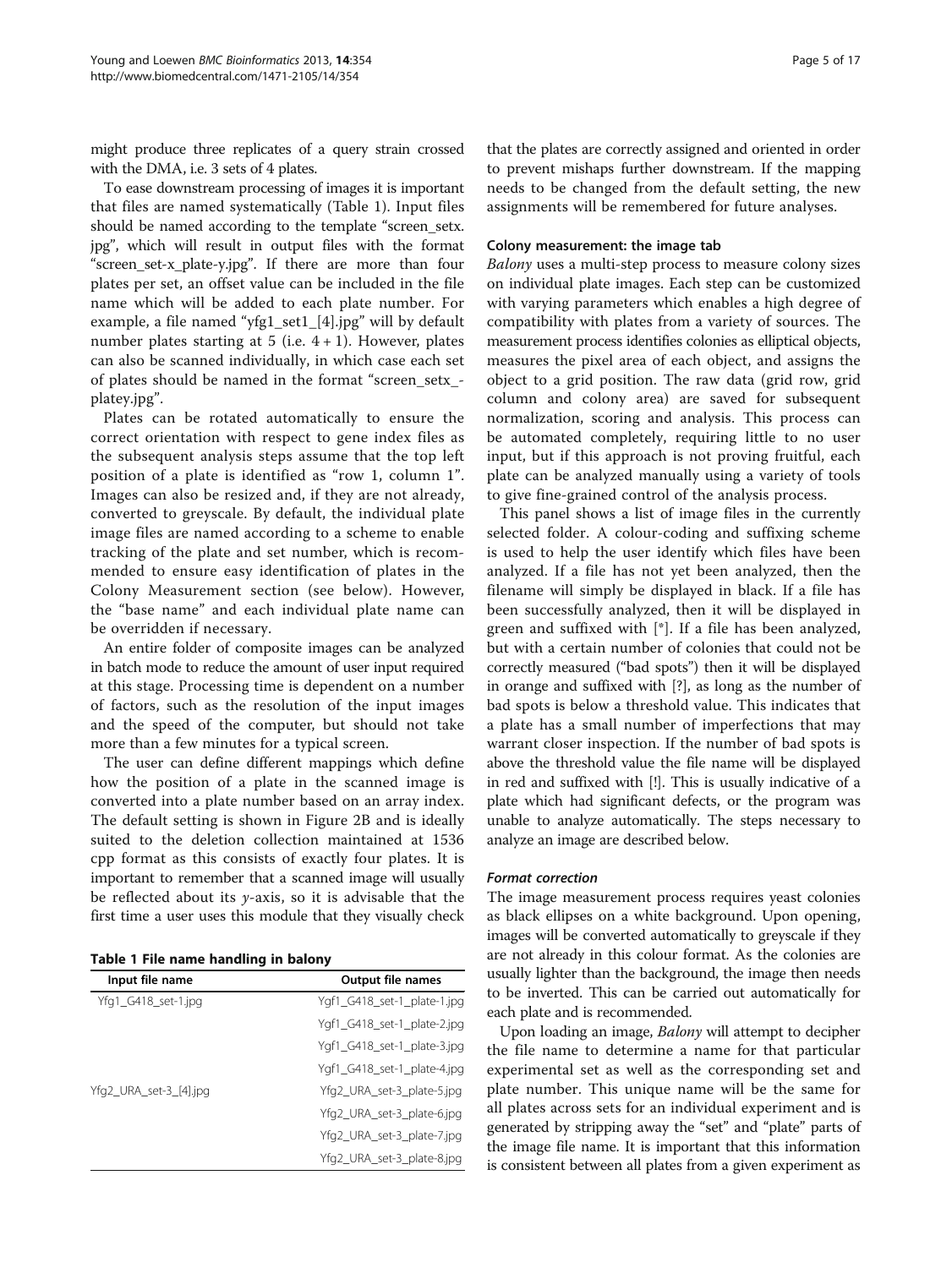the information is written into the meta-data saved after each image is analyzed and is used by the scoring module to identify plates of the same experiment. However, this option can be disabled if so required.

## **Thresholding**

Images are converted to black-and-white using a procedure known as "thresholding", which separates the agar plate background from the yeast colonies. In this process each pixel in the image is converted to either black or white depending on whether it falls below or above a defined grey level. The images at this stage are stored at a colour depth of eight bits per pixel, so the grey level will have a value of between 0 and 255. As in other programs, Balony can automatically define this threshold level using an algorithm based on a digital histogram of the image. Additionally, we have provided an option for the user to manually specify this grey level which can salvage the analysis of an image which would otherwise fail if automatic thresholding is not successful. Generally, if the thresholding is not successful, it is because the grey level selected is too high, resulting in the plate background merging with the yeast colonies. There is an option to automatically attempt to re-analyze the image with decreasing threshold values until the plate is successfully analyzed. However, care must be taken with this as if too low a value is used then there is a danger of discarding colony size information.

## Gridding

Arrays of yeast are indexed by identifying each strain in terms of its row and column position in a grid, and optionally, a plate number. Therefore, a gridding step is required to identify the region of the image that contains the arrayed colonies. Balony contains extensive controls not found in other programs to assist in the correct placement of the grid, so that even if an array contains unusual features that may make automatic grid identification difficult (such as blank rows or columns, or very small colonies) manual intervention can resolve this.

The software is supplied with a number of grid presets corresponding to the most commonly used formats in use, namely 96, 384 and 1536 cpp. New presets can be defined and calibrated from sample plates. Balony can usually automatically determine the grid position using a particle identifying routine; however, if a plate is proving problematic, the user can manually specify the position of the grid.

The first time a user runs the program and loads an image, they will be prompted to either use an existing preset, or define a new one that matches their particular image acquisition platform. The latter option is recommended as it allows for a more precise fit for different types of imaging hardware. The user will be prompted to

enter the dimensions of the array (i.e. the number of rows and columns), and then draw a box on the plate image to indicate the boundaries of the array. Following this they will be prompted to name and save the settings derived from this. The most important values from this are the mean spacing (in pixels) between colonies in the horizontal  $(dx)$  and vertical  $(dy)$  dimensions.

Should a user not wish to use the automatic gridding process, or find it ineffective for their plates, they can indicate the position of the array manually, either by dragging a box from one corner to an opposite diagonal corner; or by positioning a grid of fixed dimensions.

After the gridding process has been completed, a grid is drawn over the thresholded image in green (Figure [2C](#page-3-0)). If required, this grid can be moved into a different position using the cursor keys. The user can decide if the gridding process should proceed automatically after a plate has been thresholded. This generally speeds up the quantification process, but it may be advisable not to use it for the first few images so that the user has an opportunity to observe the different steps involved.

## Colony assignment and measurement

Next, colony sizes are measured by analyzing all particles within the grid array and mapping them to their nearest (row, column) position within the array. Parameters can be set to ensure certain criteria are met for a particle to be identified as a colony, including minimum pixel size, circularity and deviation from the grid position. If a grid position appears not to have a colony present in that position, the program will re-scan that position to look for the presence of an object. This is sometimes necessary because overgrown colonies can and merge with neighbouring colonies and no longer appear as a discrete entity.

This process is usually sufficient to identify the colonies on a plate. However, if there are many grid positions that appear to contain something that does not satisfy the minimum criteria for a yeast colony, the software will offer the option of a low-stringency pass that will attempt to quantify the amount of growth occurring in a position, regardless of its circularity. Care should be taken with this option as blemishes on the plate surface may then be counted as colonies.

When this process is complete, the successfully quantified colonies are shown by outlining each colony in green over the original input image (Figure [2](#page-3-0)D). The user can toggle between this final image and the gridded, thresholded image which can be useful to confirm that the gridding and thresholding processes were accurate.

Upon satisfactory quantification of an image, a tab-delimited text file is saved which contains the area of each colony (in pixels) for each row and column position. The resulting data file can be viewed from within the program if so desired.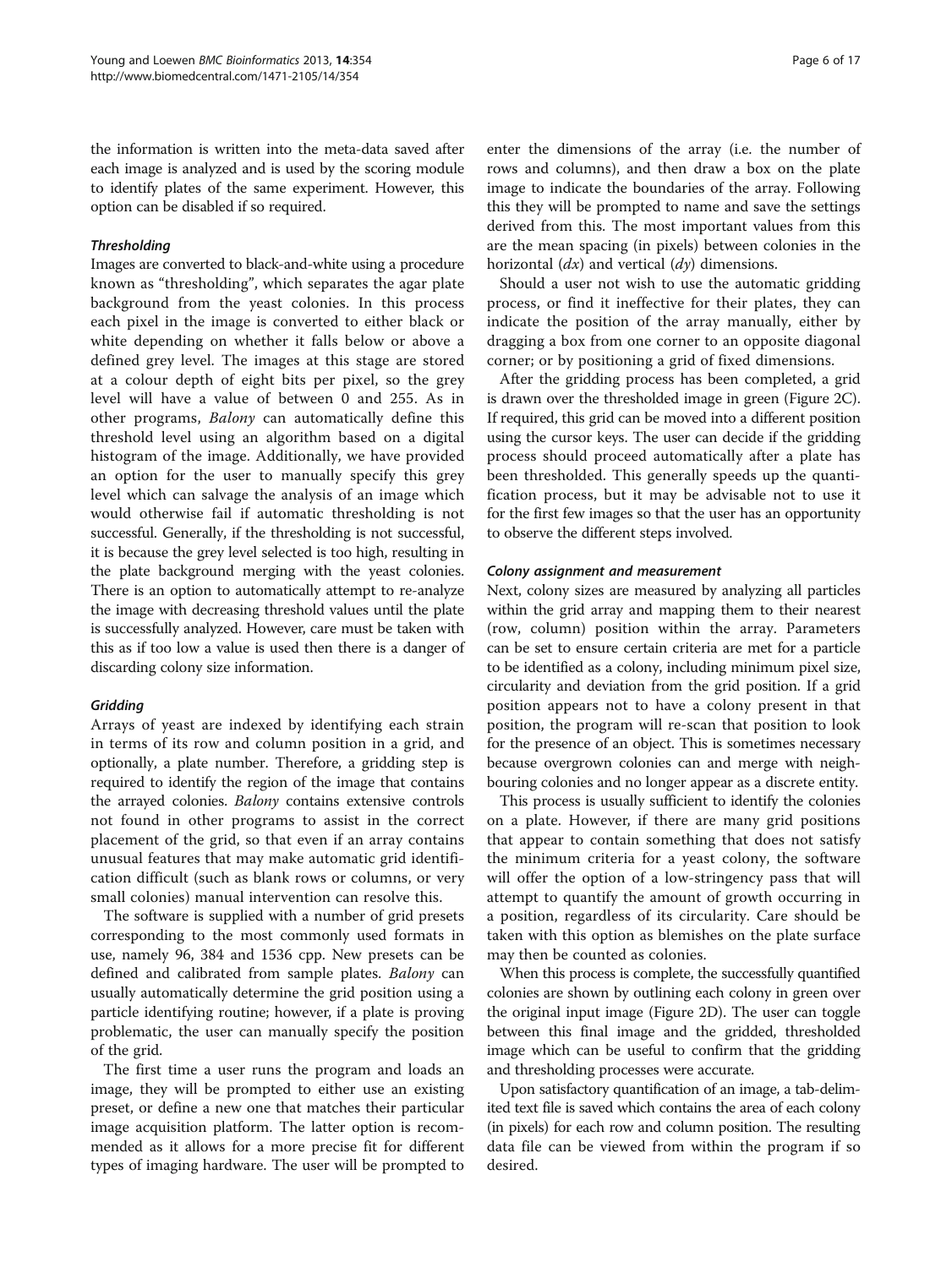The colony measurement process can be performed in batch using a set of default parameters to process an entire folder of images. After doing this, a log file is generated which can be inspected to review any problems that occurred during analysis. On a typical test set up, a 1536 cpp plate scanned at 300 dpi takes approximately three seconds to analyze.

There are some additional features to aid with problematic images. If an image requires rotation, this can be achieved manually by a process which uses the positions of two colonies within the same row to determine the appropriate angle required to correct the orientation of the plate.

Any existing quantitation of a colony can be manually overridden by drawing an ellipse over the colony. The image can be zoomed to help with this. Additionally, if the particle finding algorithm rejected a particular grid location, it will be highlighted as a red square to draw attention to a position that may require this manual intervention. Colonies that have been manually defined are highlighted in magenta to differentiate them from those automatically quantified by the program.

## Data scoring: scoring tab

By default the scoring module will search the folder last used by the Image module to load files, although a different folder can be selected. The saved quantitation data files are analyzed to find sets of data corresponding to experimental plates. The user can then select which sets will comprise the control and experimental data and load them by selection from a drop-down menu. Upon loading, the software will normalize each plate of data and align the corresponding control and experimental data to produce paired sets.

The scored data can be saved in a variety of ways, listed either by colony grid position (recommended as it makes it easier to track specific colonies) or by the name of the ORF pertinent to each strain. In the case of multiple replicates of the same ORF, the mean area will be saved, along with the standard deviation. Additionally the user can select between two methods for saving experiments comprising multiple sets of plates. The recommended option is to save a separate file for each paired set of data as this retains the most information on individual colony sizes. However, it is also possible to combine multiple data sets, in which case the mean area and standard deviation will also be saved.

The scored data files also specify the gene at each position in the array. This requires a key file that maps the position of each colony in the array to a yeast ORF. The format of the key file is a tab delimited text file with four or five columns, with each row containing the following data:

- $\bullet$ Column 1: plate number
- -Column 2: row number
- -Column 3: column number
- $\bullet$ Column 4: systematic ORF name (e.g. "YLL040C")
- $\bullet$  Column 5 (optional): standard gene name (e.g. "VPS13")

An example key file, "UBC-1536.key" is included with the program. If the gene name is not specified the software will attempt to determine this from the file "SGD\_features.tab" which is found in the same folder as the program files. This file can be updated with the latest information from SGD from within the analysis module (see below). If the file is over 100 days old, the program will prompt to download a new version. The "Refresh Data" button will force the program to reload and score the selected control and experimental data files.

## Screen analysis

The final component of Balony is the Analysis module (Figure [2](#page-3-0)E). This enables the scored data from an experiment to be interrogated to identify positive and negative genetic interactions. The analysis module requires that each paired data set (control and experiment) is saved as a separate file as this ensures that quantitative data is saved for each individual colony. This is necessary for statistical analysis of colony sizes.

Users can elect to open all or a limited sub-set of scored data sets, which may be useful on occasions if there was a suspected technical problem with the plates of a particular set. After selecting files to load, the user is presented with a new window showing a table of the scored data. The data table will show averaged data for each array position along with the systematic ORF name and the standard gene name, the mean and standard deviation of the sizes of the control and experimental colonies at this position. The ratio (normalized experimental colony size/normalized control colony size) is displayed as an indication of the extent of any genetic interaction; this is followed by the number of replicates in which the ratio is either below or above a cut-off value.

The difference in colony sizes (normalized experimental colony size minus normalized control colony size) is also shown, which is analogous to the standard multiplicative score used in other protocols [\[7\]](#page-16-0). This is followed by the p-value obtained by performing a paired two-tailed t-test testing for a difference between the normalized colony sizes of the experimental strains vs. the normalized colony sizes of the control strains. Finally, whether this position is deemed to be a "hit" (see below) is indicated, followed by a column that will state if a position should be excluded from the analysis. These data can be sorted by any of these criteria.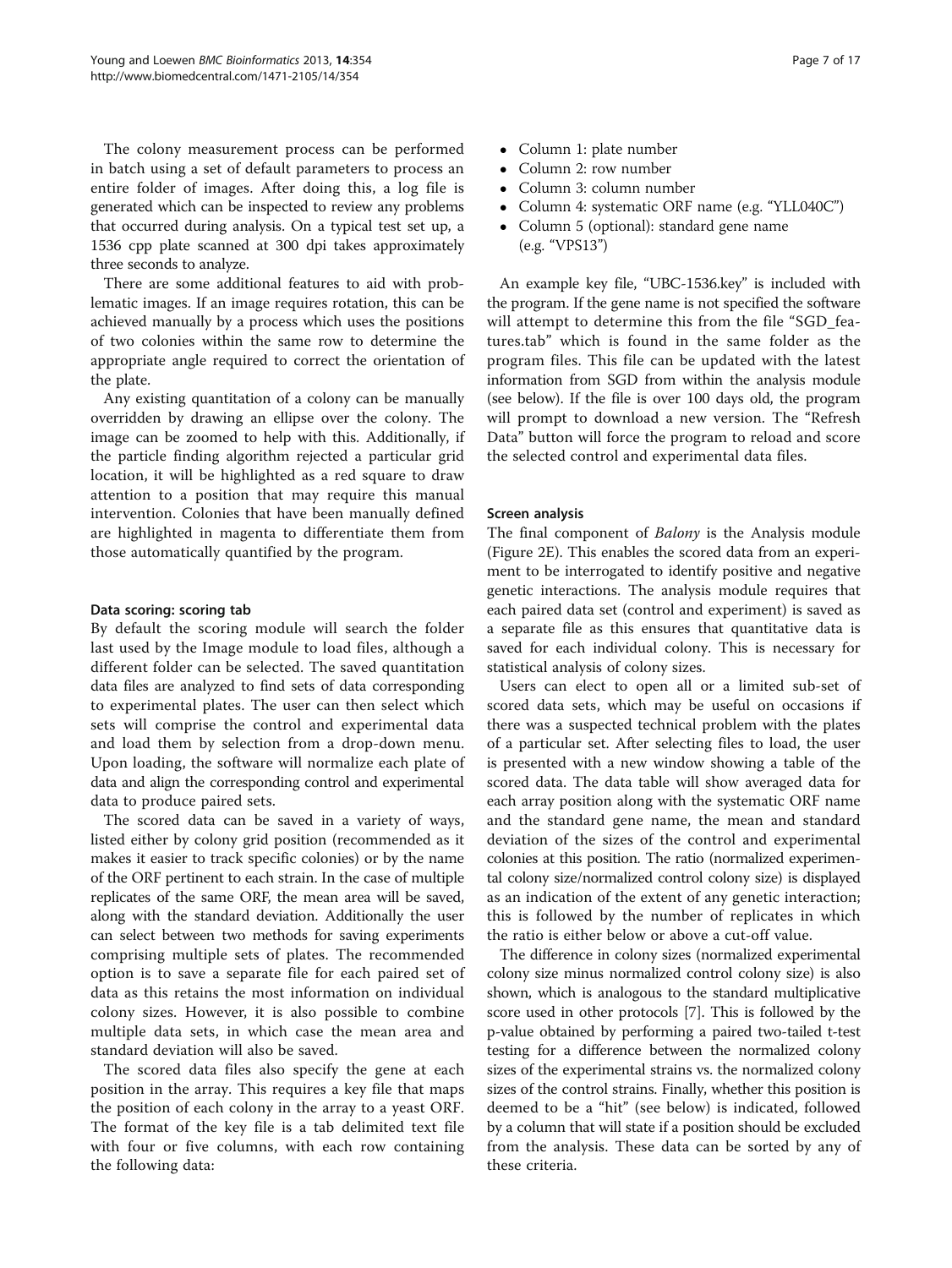In the case of SGA screens it is useful to define gene linkage at this stage and remove these genes from the analysis. This is accessed from the "Filtering" panel which opens a separate window displaying a graphical representation of the colony sizes of double mutants in genes that flank the query gene. Because of the reduced rate of recombination between linked genes (e.g. the query gene and an adjacent gene deletion), fewer double mutant cells are generated compared to unlinked genes, which leads to a characteristic decrease in colony size for these flanking linked genes [\[8\]](#page-16-0). The users then specifies the range of genes which are to be excluded from the analysis to prevent them from being reported as false positives. In addition, genes can be excluded manually by the user if they are known to be problematic or false positives for some other reason. Genes that have been excluded from the analysis can be shown or hidden using a toggle switch.

Analyses may benefit from discarding data where the control strain has very poor growth. In these cases it can be difficult to be sure a genuine synthetic lethal interaction is being observed when the growth of the control strain is particularly slow. This filtering can be based on the growth of the control strain, the experimental strain or both strains; this allows for flexibility if the read-out of a screen is something other than synthetic lethality. If the data is to be discarded, the size of both colonies for that paired set is set to zero to exclude them from further analysis.

In addition, maximal and minimal values may be assigned to colony sizes. This is useful if the ratio between colony sizes is being used as a measure of fitness. In the case of a strong aggravating (synthetic lethal) interaction, the double mutant may be essentially dead. However, there will still be a small amount of yeast present on the plate from the original pinning step. As this amount will vary between different colonies, this can lead to the impression that one synthetic lethal interaction is stronger than another, whereas in fact they are both reporting the same phenotype, i.e. no growth in the double mutant. By assigning a minimum value, all truly lethal interactions will have a similar score.

Following this, the user may wish to define cut-off values to define "hits", which in the case of SGA experiments, are genetic interactions. While the difference between experimental and control colony size is often used as a measure for the strength of a genetic interaction, we have found that calculating the ratio of experimental to control colony size is a useful alternative. We find that this parameter is less influenced by the growth rate of control strains. For example, consider two strains  $\Delta x$ and  $\Delta y$  which grow with normalized colony sizes of 1.0 (i.e. as wild-type) and 0.4 respectively. If a second mutation is introduced so that the double mutant

strain  $\Delta x \Delta z$  grows to a colony size of 0.8, and the  $\Delta y \Delta z$  strain grows to 0.2, it is clear that this mutation has had a greater effect on the  $\Delta y$  strain than  $\Delta x$  as it has led to a halving of the growth rate of the Δy strain. However, if we were to report the difference between colony sizes, then both double mutant strains would yield a difference value of 0.2. In contrast, by using a ratio score, we find values of 0.8 and 0.5 for  $\Delta x \Delta z$  and  $\Delta y \Delta z$ , respectively, reflecting the relative strength of the observed genetic interactions.

Using the analysis function, two types of hits are distinguished between; those where the ratio is below a cut-off value (aggravating) and those where the ratio is above a second cut-off value (alleviating). If there is no genetic interaction, the ratio will be close to 1. A plot showing the distribution of ratios can be displayed to aid in screen validation. When first loaded, data files are sorted by array position, so that the distribution of ratios can be inspected to check for any systematic effects. Normally, it is expected that the variance between colonies would be distributed randomly, so if any trends are apparent, it is indicative of a systematic effect from either the pinning or imaging process. When arranged by ascending ratio this plot forms a characteristic curve with a steep initial portion representing aggravating interactions which levels off to a portion with a shallow gradient indicating no significant interactions, and then once again returns to a steep portion representing alleviating interactions. The software can estimate an appropriate cut-off value by extrapolating the linear central portion of the distribution and finding the  $y$ -intercepts at either end of the x-axis. Once these values have been determined, the data table will highlight "hits" in the screen based on criteria chosen by the user. The three criteria for a hit are:

- 1. The ratio is below the low cut-off value  $(p)$  or above the high cut-off value  $(q)$  as described above.
- 2. The number of replicates in which criterion (1) is met must be equal to or above a specified value (e.g. 3 replicates out of 3).
- 3. The p-value from a paired t-test of the sizes of the experimental colonies and the control colonies must be below a given value.

If all three criteria are met, then hits are highlighted in the table (green for those less than  $p$ , red for those greater than  $q$ ). The table can be sorted to list these hits first, sorted by ratio from strongest to weakest.

From here, many users will find it useful to merely browse the list of genes. To aid in this, more detailed information can be readily accessed from the table. For each array position, a pop-up window can be displayed giving more detailed information on the corresponding. The normalized colony area will be shown for each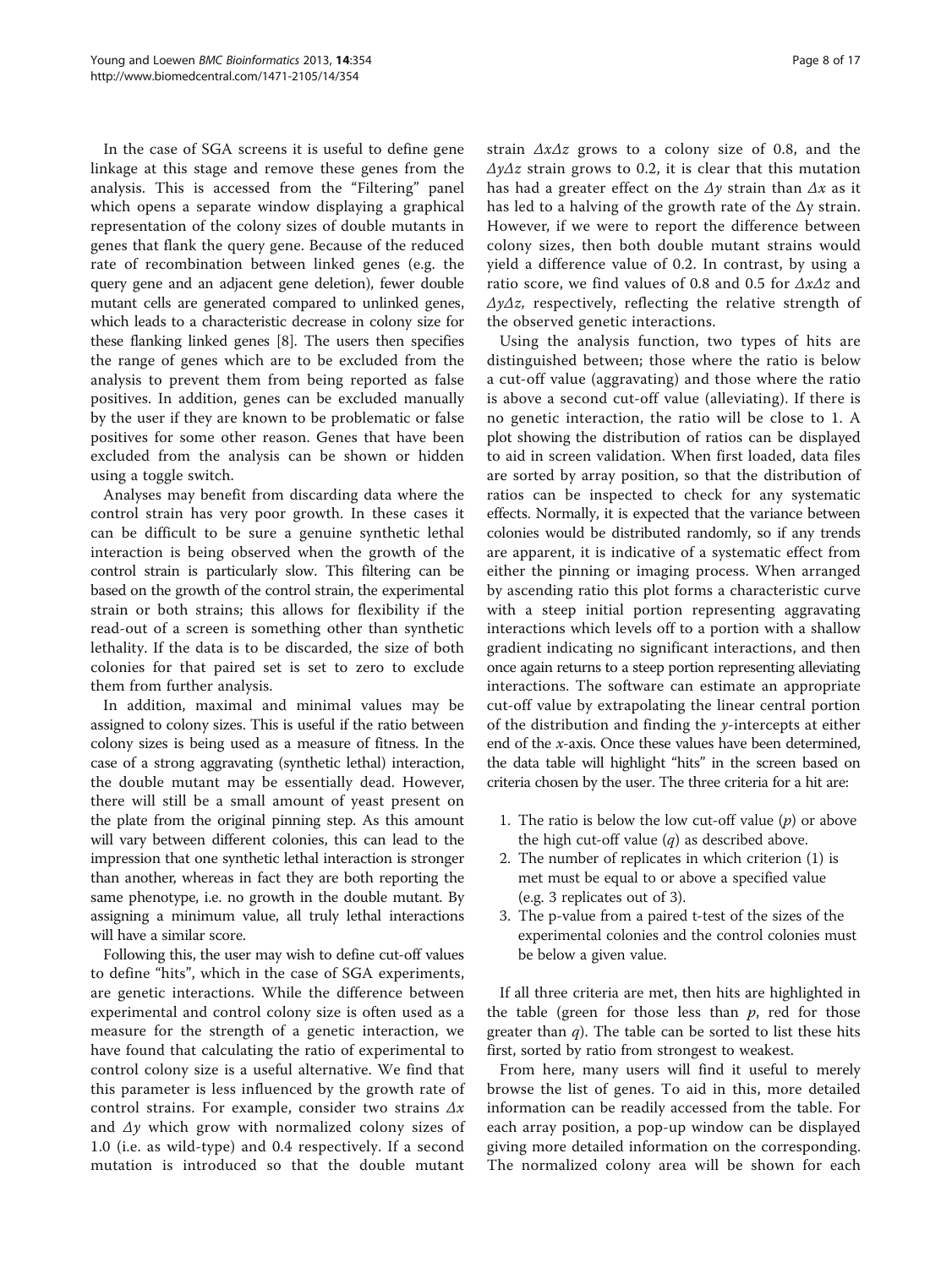individual colony, both numerically in a table; and as a graphical representation showing the currently highlighted control/experiment pair (as two solid circles) and the individual areas of all control and experimental colonies (as superimposed concentric circles). The description of the gene as defined by the SGD database is shown and this information can be kept up to date by downloading the latest database file from within the program. If the ratio plot is open, then the currently viewed query can be viewed on this plot to give an overview in the context of the entire screen. This window also contains a link to the corresponding page for the ORF in question on the SGD web site. The user can also quickly switch to positions containing duplicates of the current ORF elsewhere within the array, or to any other ORF of interest if present.

The context menu can be used from the table to select genes of interest to copy (either as ORFs, gene names, or both) for use in other applications or web sites. For example, a list of ORFs can be pasted into the gene ontology analysis utility at the SGD web site [\(http://](http://www.yeastgenome.org/cgi-bin/GO/goTermFinder.pl) [www.yeastgenome.org/cgi-bin/GO/goTermFinder.pl](http://www.yeastgenome.org/cgi-bin/GO/goTermFinder.pl)). Additionally, the entire data table can be exported either as tab-delimited text, or as Microsoft Excel .xls file. This latter option prevents some formatting errors that can occur when importing tab-delimited text files into Excel, such as the interpretation of gene names as dates.

Users can also filter the list of genes displayed, based on a text string. Only those genes whose description contains this string will be displayed. This provides a quick way to check for interactions between genes involved in a particular function or process.

## **Options**

A fifth panel provides for setting of some basic options for operation of the program. This includes the ability to choose the type of user interface offered and a simple procedure to automatically update *Balony*.

## Results and discussion

#### Colony size measurement

To speed up the quantification of plates with Balony, an automated gridding step can be used which attempts to automatically locate the position of the array, using a particle analysis routine to identify objects on the plate that resemble yeast colonies. To avoid counting extraneous plate features (e.g. bubbles, off-grid contaminants) as colonies, only a limited rectangular portion of the plate is scanned at one time. This region is based on the expected dimensions of the array from the grid preset. This routine generates a list of objects with defined  $x$  and  $y$ coordinates. The program assigns the objects closest to the

corners of this region as the corners of the array, and then interrogates the spacing of all the other objects to see if they fit the criteria necessary to be colonies within the array. Specifically, if the  $x$  and  $y$  coordinates are both within 30% of an expected grid position, they are added to a list of valid colonies. After analyzing all the objects, the mean horizontal and vertical deviation of objects from their expected position is calculated and if each of these is within 5% of their expected values, then it is assumed that the array has been correctly established. If parameters are not determined from the initial analysis, the rectangle is progressively repositioned until parameters are correctly established. Occasionally, failure to automatically locate the grid may be due to a plate not being placed squarely in the scanner. The program contains an option to try a number of rotations to correct for this if the gridding process fails. This attempts to repeat the gridding process after rotating the plate by up to 3° in 0.5° increments. The current version of the algorithm was arrived at by repeated refinement using hundreds of test plates and we find it to be effective in for virtually all images we have encountered.

Once the grid has been successfully established, the sizes of colonies can be measured. This uses the same particle analyzer routine as used in the gridding. This generates a list of objects with  $x$  and  $y$  coordinates, areas and circularity values. The program iterates through this list, testing each object. A number of criteria must be successfully met for an object to be identified as a colony.

First, the centre of an object must be close to the centre of a grid position (by default both  $x$  and  $y$  coordinates must be within ¼ of a grid cell length, but this can be changed). Second, the colony must be within certain size limits, which again, can be specified. Finally, the colony must meet a minimum value for circularity, a parameter determined by the algorithm with possible values between 0 and 1, where 1 represents a perfectly circular object. The default minimum circularity value is 0.8. If more than one object is potentially allocated to the same grid position, the software will select the colony which is closest to the centre of the cell.

After interrogation of this list, the program individually analyzes the pixel content of any grid positions that did not have a colony allocated. If any position in the grid exceeds a minimum pixel count–suggesting the possibility of a colony that was not detected in the first pass– then the user is presented with the option to perform a low stringency second pass. In this case, the circularity of the particle finding algorithm is set to zero in order to identify "non-ideal" colonies; we find this helps to identify colonies that have, for example, become smeared during the pinning process.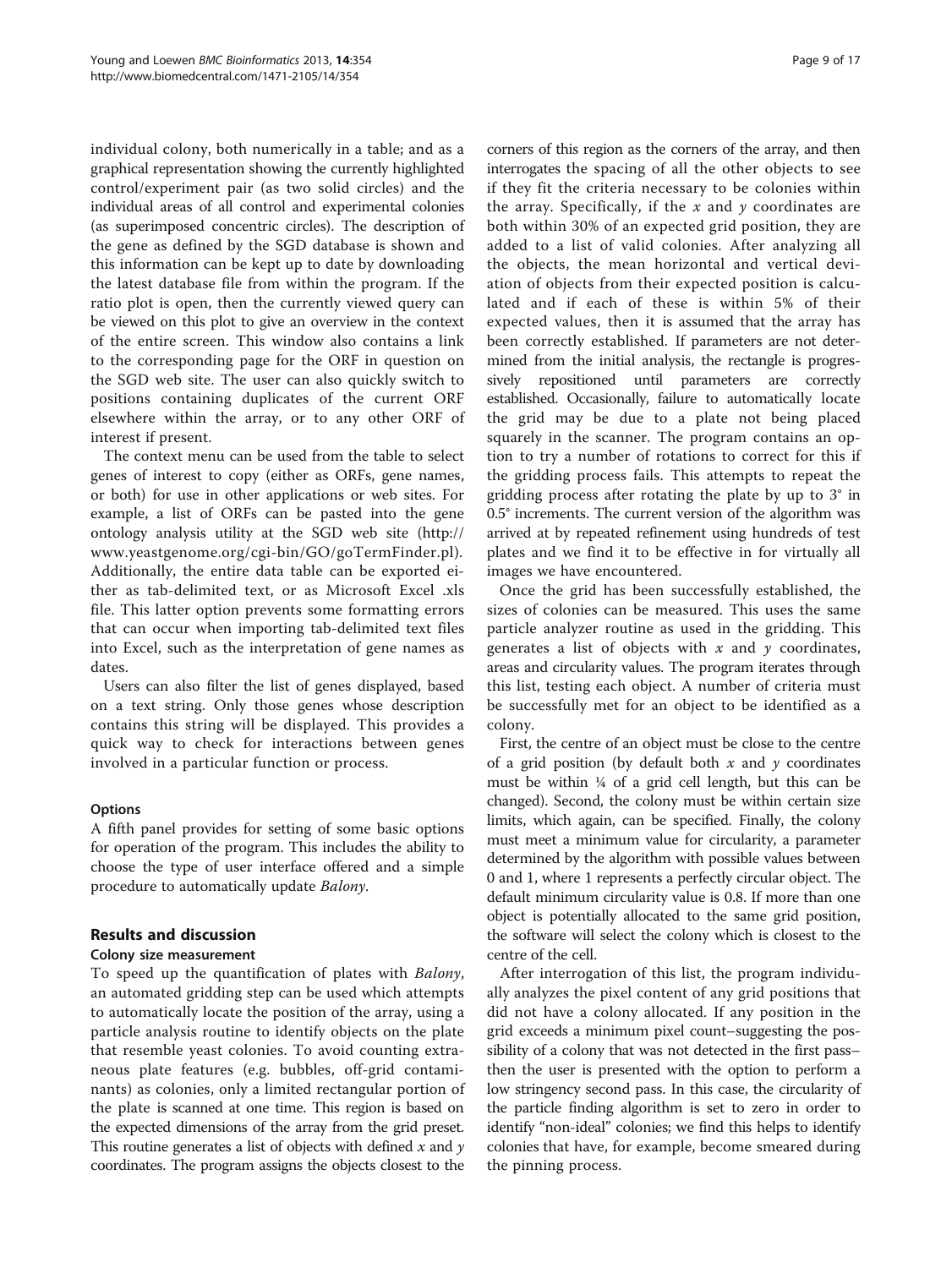<span id="page-9-0"></span>When we compared the ability of our software to measure colony sizes with ScreenMill and SGAtools, we found near-identical results. We analyzed a 1536-colony example plate provided with each program, and found the correlation between measured colony sizes gave a R[2](#page-16-0) values of 0.9996 and 0.9959 respectively (Figure 3A, B), indicating that our implementation of colony measuring algorithms is similarly effective.

## Colony normalization

To demonstrate the fidelity of the normalization procedures employed by *Balony*, we constructed a test array plate of 1536 colonies of the same wild type yeast strain and scored colony sizes for eight replicates of this test array. First, we quantified growth of all 1536 wild type colonies across the eight plates, which should all have the same fitness. The mean pixel area per colony was



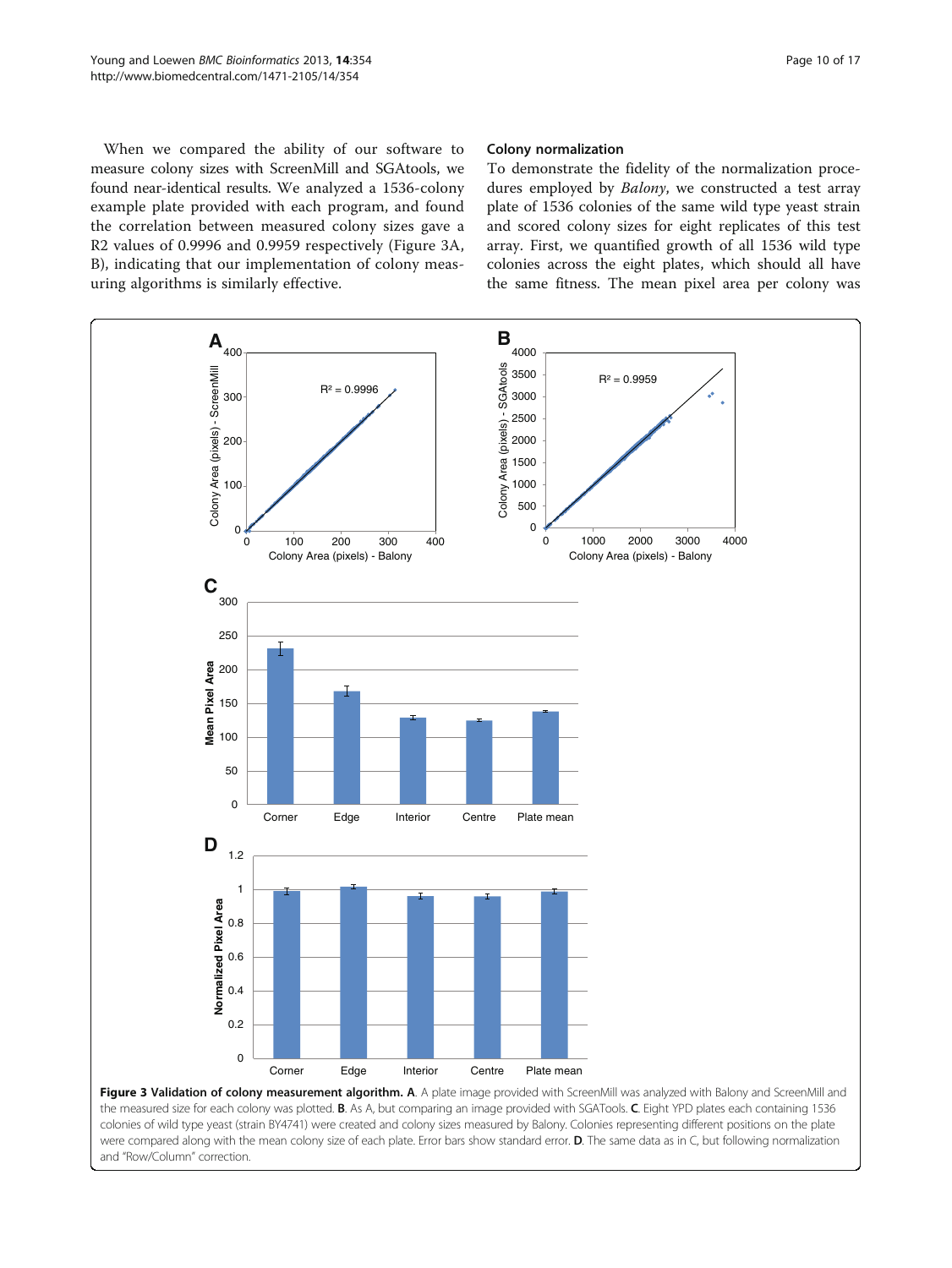determined to be  $138.22 \pm 1.52$  pixels (Figure [3C](#page-9-0)). However, as previously described [\[9](#page-16-0)], we found that colonies at the corners and edges of the plate grew more quickly than colonies in the interior and at the centre (Figure [3C](#page-9-0)). This increased growth on the edges of the array is due to decreased competition with neighbouring colonies [[9](#page-16-0)]. Thus, the non-normalized mean colony size measurement was not a reliable measure of colony fitness because it did not take into account systematic effects of array position on colony growth rate. In addition to the effects of array position, growth conditions can also vary substantially from plate to plate, further confounding attempts to quantify the fitness of individual colonies [[9](#page-16-0)]. This was noticeable in our test array in which colonies in corner positions showed a wider range of areas, with a variation of up to 92 pixels across the eight replicates. In contrast, colonies in the centre of the array varied by only 17 pixels.

To circumvent these problems, we developed colony normalization algorithms which correct for decreased competition resulting from array position and for variability between plates. Colony normalization is an essential feature of all protocols developed for analysis of colony-based growth assays [[9,10\]](#page-16-0). The first step in the normalization procedure employed by Balony is to divide the pixel area of each colony by the median colony size on each plate. Hence, a colony that grows near the average rate for that plate will have a normalized area of  $\sim$ 1. There are then three optional correction procedures that can be applied to the data, as described previously [[9\]](#page-16-0).

First, "Row/Column" correction can be applied. As we observed in our test array, the colonies at the edges of plates will often grow faster due to decreased competition with other colonies. To compensate for this, a correction factor can be applied based on the deviation of a given row or column compared to all other rows or columns. This is achieved by calculating the median pixel area of the spots in a particular row or column. If this value is greater than 1, then each spot in this row or column is divided by the median value to normalize that row or column with respect to the rest of the array.

The next type of correction is "Spatial" correction. This can be necessary in plates where the thickness of the media is variable because yeast colonies will grow at varying rates depending on the thickness of the media. To account for this, we take the median colony size of each row and column and fit these to a smoothed distribution using a LOESS algorithm [[11\]](#page-16-0). This generates a pair of distributions, corresponding to the horizontal and vertical axes of the plate, with each value in the distribution expressed relative to the median colony size on the plate. From these distributions we can determine a correction factor for each position in the array, as the product of the corresponding row and

column positions in each of the horizontal and vertical LOESS distributions.

The final type of correction employed by Balony is "Competition". This can be necessary when a colony has a number of slow-growing colonies surrounding it. Due to this reduced competition for nutrients, that colony may then grow faster [[9\]](#page-16-0). To control for this, we examine the whole plate for colonies whose eight surrounding neighbours have a mean growth rate of <75% of the median colony size. Using a simple linear regression analysis, we can determine if colony size correlates with the size of surrounding colonies on a given plate. If this correlation proves sufficiently robust  $(R^2 > 0.1,$  slope between 0.1 and−1), then any colonies on the plate which have reduced competition (again, neighbours with a mean growth rate of <75% of the median) are corrected by applying the parameters derived from the linear regression to its colony size.

To confirm the effectiveness of colony normalization and Row/Column correction, we applied this algorithm to the raw pixel area data from the test array of wild type yeast shown in Figure [3](#page-9-0)C. While the raw pixel areas showed variations in colony size as high as 67% greater than the plate mean (for a corner colony), following Row/Column correction, each of the representative colonies reported a growth rate within 3% of the plate mean (Figure [3D](#page-9-0)). The low standard error associated with the mean corrected value for the plate (<5%) indicates that this algorithm effectively deals with variations caused by growth at the edges of plates. Thus, following normalization and Row/Column correction, we were able to determine with high accuracy that all colonies in the array had similar fitness, as would be expected since they are genetically identical.

Now we compared the effects of each normalization algorithm using an actual 1536-density array plate of yeast single deletion mutants routinely used for SGA analysis in our lab. The effects of sequentially applying each type of correction are shown in Figure [4](#page-11-0) (A-E). Applying Row/ Column correction had the expected effect of normalizing the sizes of colonies in the outer rows and columns (compare Figure [4](#page-11-0)B & C). Subsequently applying Spatial and Competition correction resulted in much less dramatic corrections, likely because of the fairly uniform growth rates of the individual deletion mutants in the array (Figure [4C](#page-11-0)). For this reason we suggest that users only need to apply Row/Column correction unless they feel that their images would specifically benefit from the additional steps, such as in the case of unevenly poured plates, or with arrays containing a large number of slow-growing strains or empty spaces. As each correction step has the potential to distort the original data, we feel that it is beneficial to minimize the number of post-processing steps where possible.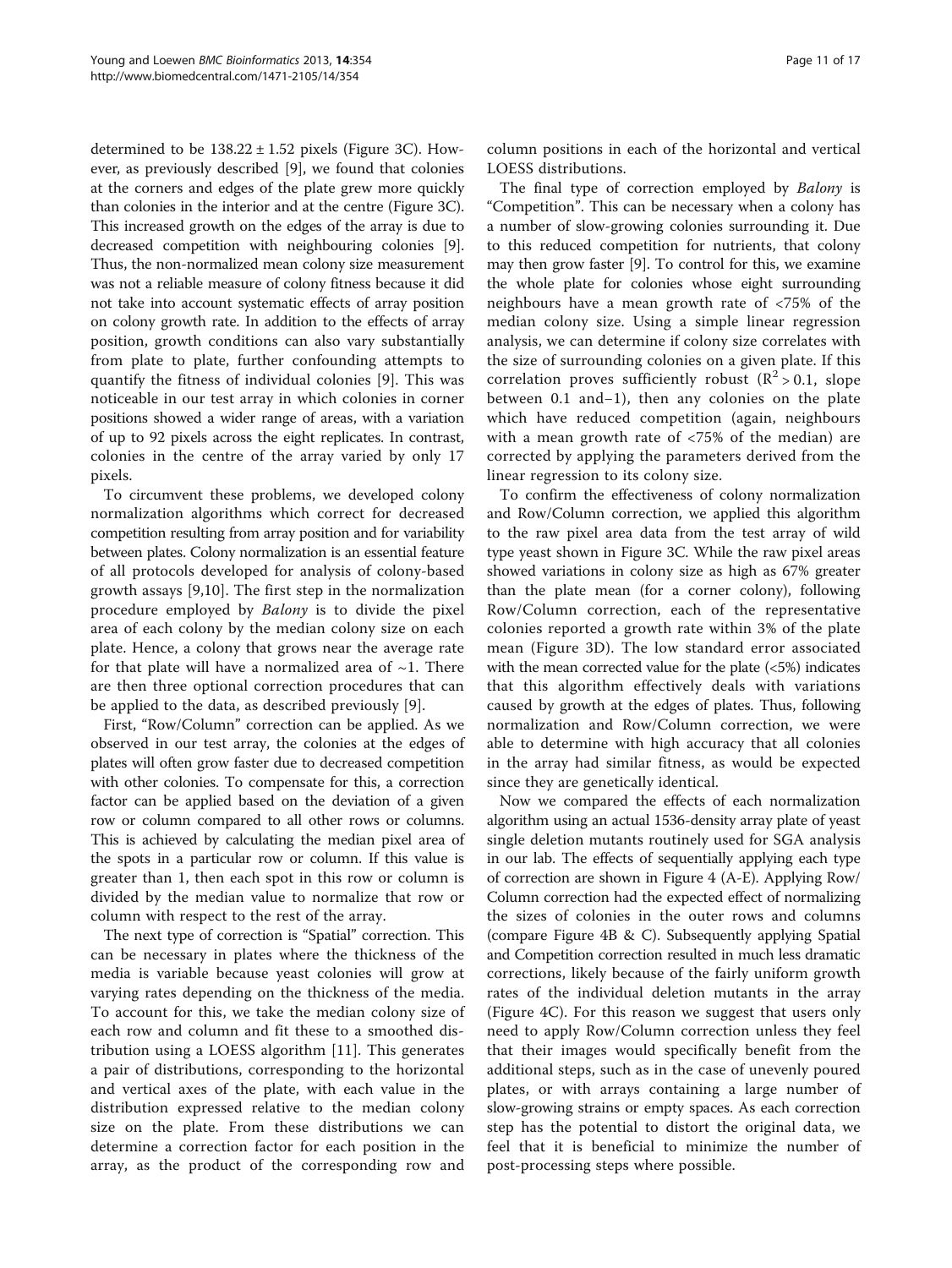<span id="page-11-0"></span>

#### Genetic interactions of SCS2

To demonstrate the utility of this software, we performed an SGA experiment using a strain deleted for the gene SCS2. The analysis steps are described in a more detailed, step-by-step tutorial online at [http://code.google.com/p/](http://code.google.com/p/balony/wiki/Tutorial1)

[balony/wiki/Tutorial1](http://code.google.com/p/balony/wiki/Tutorial1) where a link to the scanned images is available should a user wish to follow the stages of analyzing a typical screen from start to finish.

The experimental approach is outlined in Figure [5](#page-12-0). All robotic pinning steps were performed using a Singer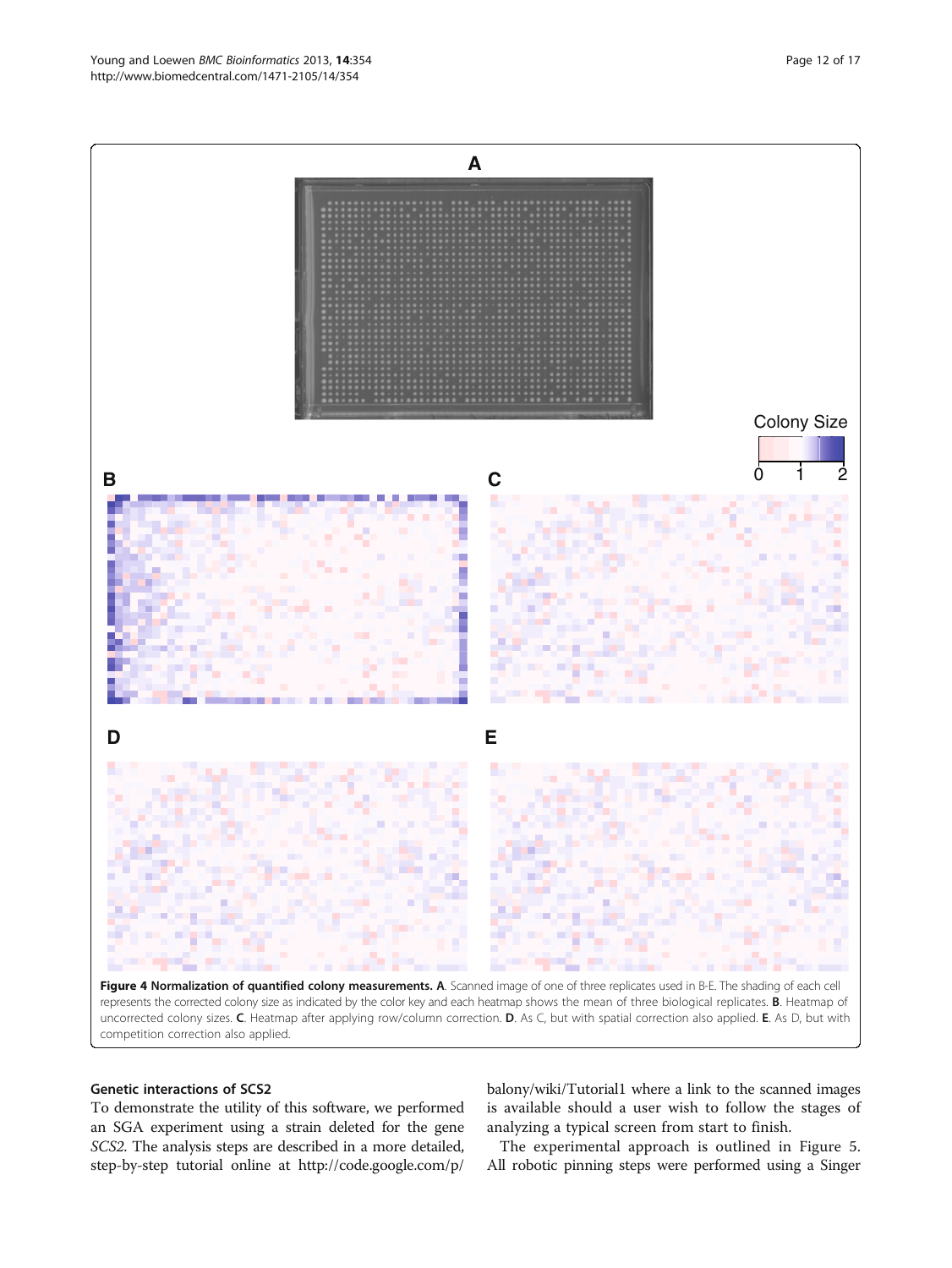<span id="page-12-0"></span>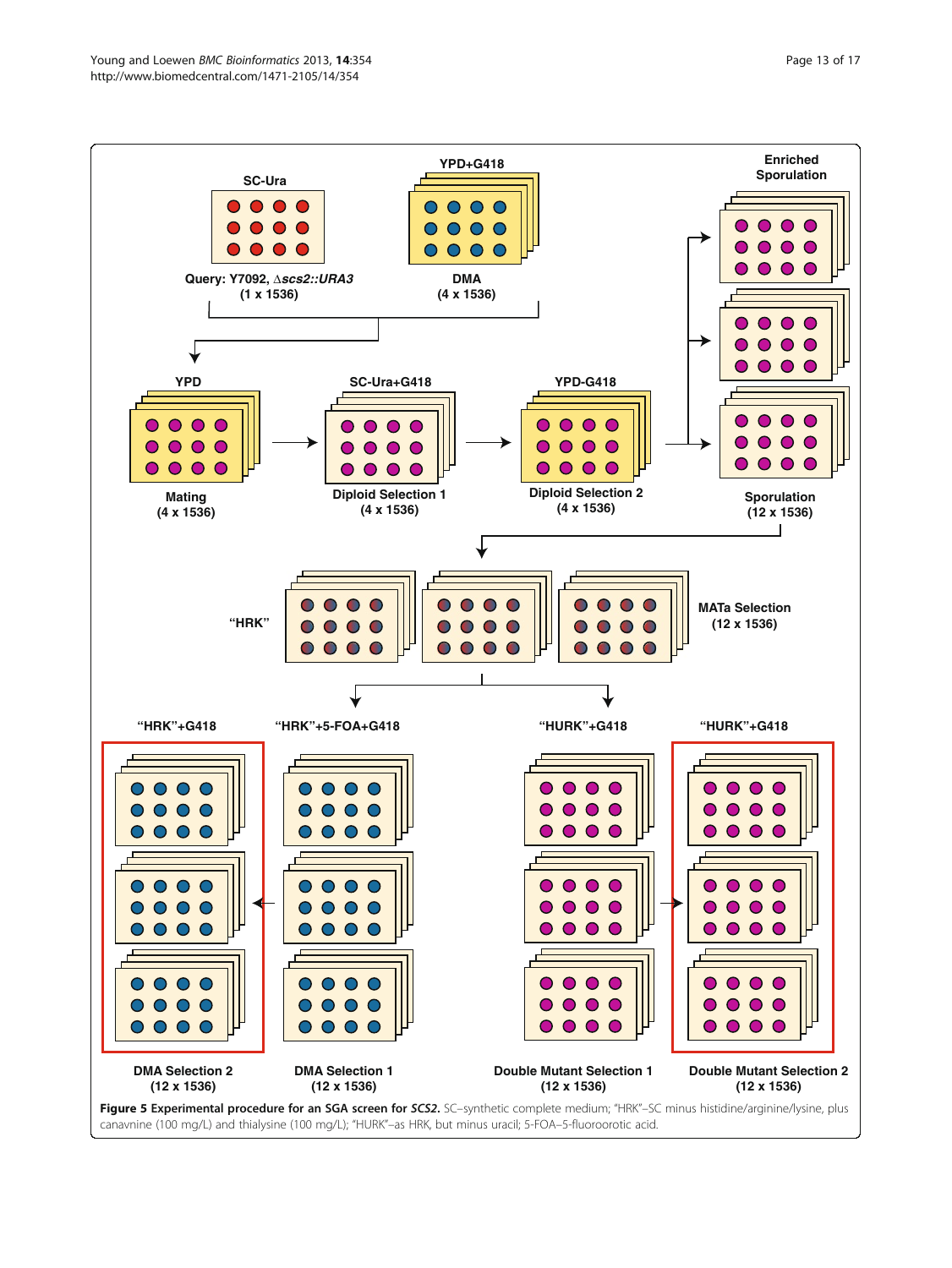RoToR HDA robot with colonies arrayed at a density of 1536 cpp. An scs2::URA3 strain was constructed in the Y7092 strain background [\[2](#page-16-0)] and arrayed on SC-Ura plates. This was then mated with the DMA on YPD medium and diploids selected for on SC-Ura medium supplemented with 200 mg/L G418. After sporulation, MATa haploid cells were germinated. We then generated a set of double mutants by two successive rounds of incubation on medium lacking uracil. Simultaneously, we generated single mutant control (DMA) strains by first incubating on medium containing 1 g/L 5-fluoroorotic acid (5-FOA) to counter-select for strains containing the scs2::URA3 allele, and then incubating on medium containing uracil.

Each set of double and single mutant plates was scanned at 300 dpi and Balony was then used to analyze the images using the default image settings. Each paired set of data was scored using median Row/Column correction. We compared over 5500 single mutant control spots to the corresponding double mutant experimental spots in three biological replicates. We were able to identify significant differences in spot size for 638 experimental spots using a maximum p value of 0.05 (Figure [6](#page-15-0)A; red dots). Our ability to detect such a large number of potential interactions is a strong indication of the robustness of our methodology and of the high fidelity of the Balony colony scoring and normalization system. As expected, as the difference between control and experimental spot size approached zero it became increasingly difficult to define potential interactions with confidence (Figure [6A](#page-15-0)). As has been reported for previous analysis methods [[10\]](#page-16-0), we also identified a substantial number of experimental spots that exhibited only small differences in size from the corresponding control spot, but which were measured with unusually high accuracy (Figure [6](#page-15-0)A), which is likely an artifact of using only a small number of replicates  $(n = 3)$ . However, these differences were unlikely to represent true genetic interactions because they fell within the 95% confidence interval of the mean difference measurements.

Using the analysis module of Balony to interrogate genetic interactions, we examined the ratios of spot sizes and used the ratio plot window to automatically define the 'low' and 'high' cut-off values for hits. The cut-off values obtained were 0.895 and 1.106, respectively. Using this method we were able to score 255 experimental spots that met these cut-off values in three out of three replicates that also had a maximum p value of 0.05 compared to the corresponding control spot size (Figure [6](#page-15-0)A; red dots within blue circles). This eliminated 383 experimental spots that showed only small, but significant differences from the corresponding control spot. Due to genetic linkage, a total of 68 spots corresponding to genes neighbouring SCS2 were excluded from the analysis.

Additionally, the URA1, URA2, URA4, URA5 and FUR4 genes were excluded as these mutants are involved in uracil metabolism and generate false "hits" due to the use of the–Ura selection media.

Using these ratios and a maximum p-value of 0.05 for the difference between control and experimental spot sizes, we identified 169 aggravating genetic interactions and 98 alleviating interactions in three out of three biological replicates. The list of genes responsible for these interactions was copied from the table and pasted into the FunSpec web site at<http://funspec.med.utoronto.ca>, to test for enrichment of this hit list for various gene ontology terms. We noted enrichment in a number of categories including "protein retention in Golgi apparatus"  $(p < 10^{-4})$ , and "nuclear migration along microtubule"  $(p < 10^{-4})$  giving clues to the potential roles of the SCS2 gene in the cell.

To determine how our analysis compared with previous SGA analyses we downloaded the data for the SCS2 SGA screen performed by the Boone Lab [\[7\]](#page-16-0) as part of their high throughput series of SGA experiments. To compare the data sets we used the "diff" value for the hits identified using Balony from our SCS2 screen and the "epsilon" value from the Costanzo data set (Figure [6B](#page-15-0)). These are approximately equivalent measures of the strength of a genetic interaction as they compare the difference between the normalized colony size of a yeast double mutant and the corresponding single mutant control (see [Conclusions](#page-15-0) for a more detailed definition). We found a high degree of overlap, with both aggravating and alleviating genetic interactions being found in both experiments. Of the 48 genetic interactions that were common to both screens (Figure [6B](#page-15-0)), 39 were found to have the identical effect, with 32 aggravating interactions and 7 alleviating. Using this information we were able to calculate values estimating the sensitivity and precision of our method, as follows:

The following formulae are used to define the parameters "precision" and "sensitivity" [\[7](#page-16-0)]:

$$
precision = \frac{TP}{TP + FP} \quad and \quad sensitivity = \frac{TP}{TP + FN}
$$

where TP represents the number of "true positives" in the data set (genuine interactions correctly identified), and FP represents the number of "false positives" (interactions falsely identified).

Given that precision has been determined experimentally for the Boone lab data set at 0.63, and we know this paper reported 124 hits for this screen, which comprise a number of true positives and a number of false positives: Therefore,  $TP + FP = 124$ , so  $FP = 124 - TP$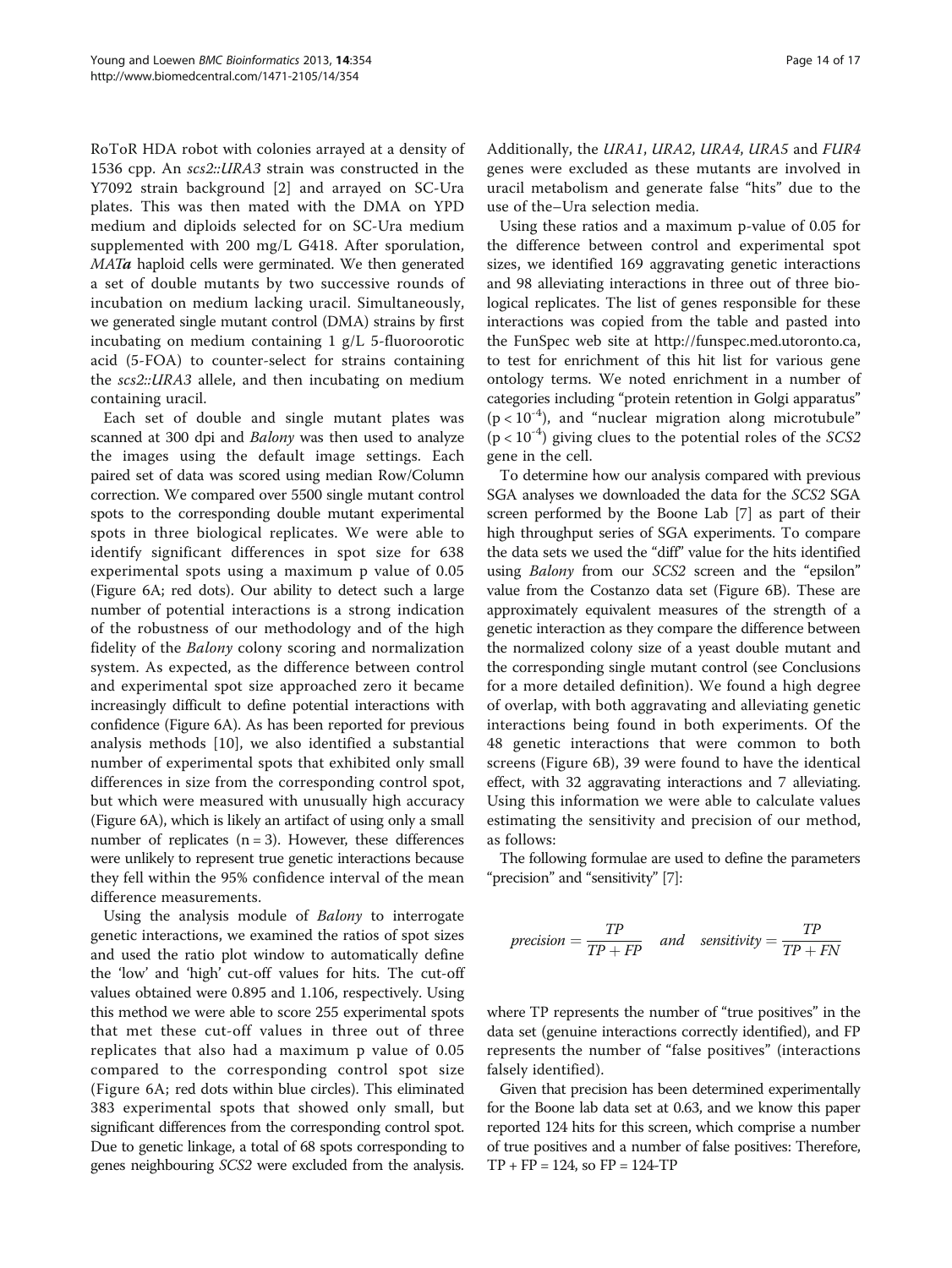Figure 6 (See legend on next page.)

 $0\atop -1.10$ 

憲 0.9 0.8  $\bar{z}$ 0.7 1 - (p value) 1 - (p value) 0.6 à. 0.5 R 0.4 in a 0.3  $\cdot$ 0.2 0.1  $_{-1.10}^{0}$ -1.10 -0.88 -0.66 -0.44 -0.22 0 0.22 0.44 0.66 0.88 1.10 diff value  $0.3$ B  $0.2$ ∵ ص Alleviating interactions This study (diff value)  $\sqrt{2}$  $\overline{0.2}$  $\frac{1}{2}$  $0.6$  $0.2$  $0.4$  $0.6\,$ ୁ Costanzo et al. (epsilon value) pstanzo et al. Aggravating<br>interactions  $0.3$ epsilon value)  $0.4$  $-0.5$  $^{\circ}$ C 1.0  $@@0$  $\circ$  .  $\mathfrak{so}\mathfrak{g}$ **CODO**  $\Theta$ 0.9 0.8 0.7  $1 - (p$  value) 1 - (p value) 0.6 0.5 0.4 ä 0.3 0.2 0.1

> -1.10 -1.10 -1.10 -1.10 -1.10 -1.10 -1.10 -1.10 -1.10 -1.10 -1.10 -1.10 -1.10 -1.10 -1.10 -1.10 diff value

Young and Loewen BMC Bioinformatics 2013, 14:354 Page 15 of 17 http://www.biomedcentral.com/1471-2105/14/354A 1.0  $\bigoplus_{\alpha\in\mathbb{Z}}$ ၁မ္တ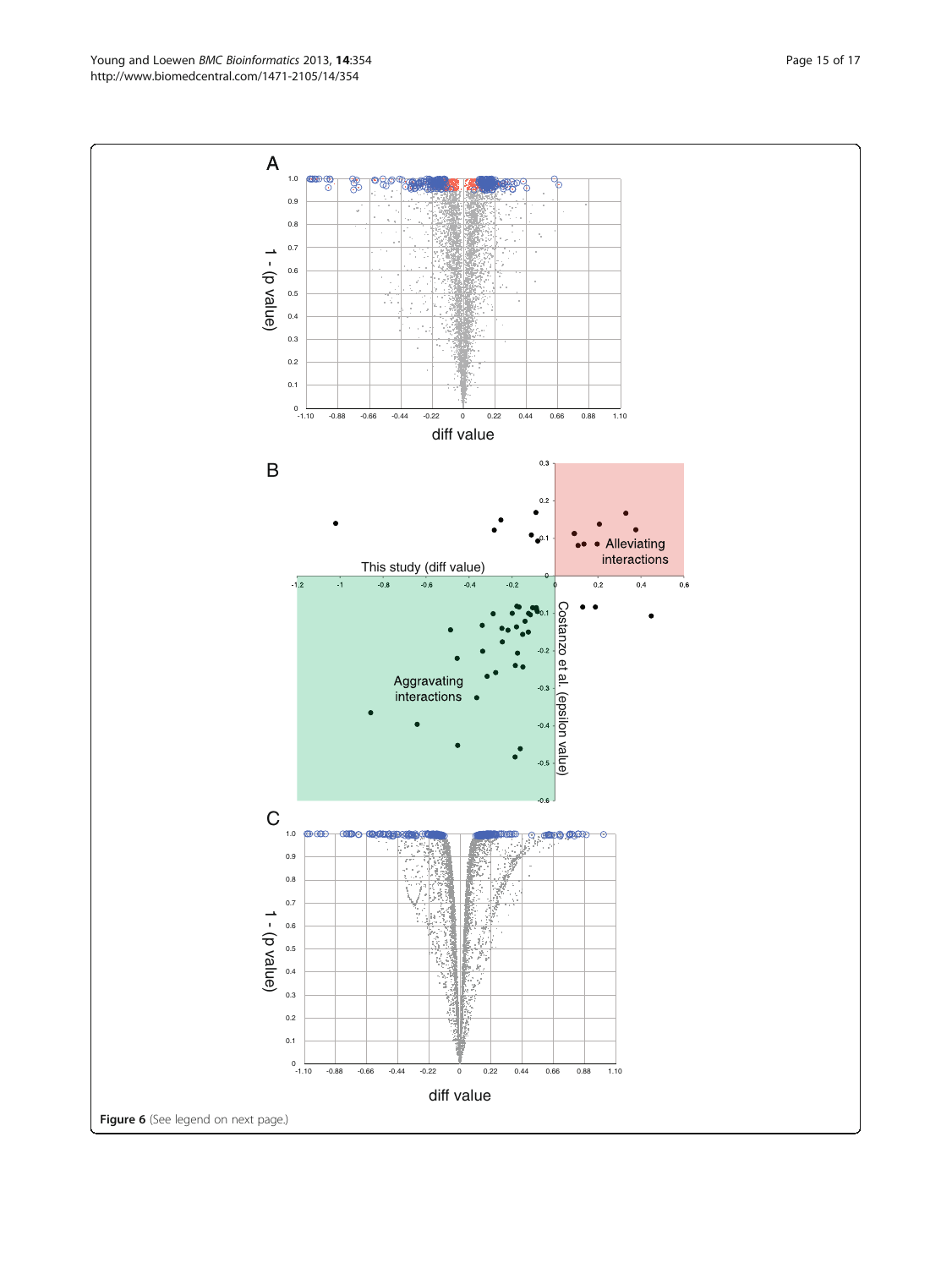#### <span id="page-15-0"></span>(See figure on previous page.)

Figure 6 Summary of our SCS2 SGA experiment. A. Correlation of diff value with p value. Gray: p value > 0.05; red: p value < 0.05; circled red points: p < 0.05, diff above or below threshold in three replicates. **B**. Difference values in our screen plotted on the x-axis against epsilon values from the Boone lab data set on the y-axis. C. Correlation of diff value with p value using Bayesian analysis with Cyber-T. Gray: p value > 0.01; circled points: p value <0.01.

$$
precision = \frac{TP}{TP + 124 - TP}
$$

So  $TP = 78$  and  $FP = 46$ .

As the sensitivity of the Boone lab set has been estimated at 0.35, we can estimate the total number of genetic interactions for  $SCS2$  as  $78/0.35 = 223$ . Our data set identified 32 genetic interactions in common with the Boone lab data set and these are likely to be genuine interactions; yet because the sensitivity of this data set is 0.35, this indicates that our data set contained a total of  $32/0.35 = 91$  true positive interactions. So of the 169 interactions identified, there are 169-91 = 78 false positives. The number of false negatives in our data set, i.e. interactions that we did not identify, must therefore be 223-91 = 132.

Applying the above formula, we were able to determine parameters for our screen which are summarized for comparison purposes in Table 2 alongside the values obtained from the Boone lab data set. The sensitivity of our screen compares well with that obtained by the Boone lab (0.41 vs. 0.35), as does the value we obtained for precision (0.53 vs. 0.63). This indicates that our protocol is sufficiently robust for routine laboratory usage. We speculate that these differences are largely due to two factors. First, the criteria used to distinguish hits are slightly different between the two methods, with our protocol relying on the ratio of colony sizes, with the Boone lab using the difference. Second, in our protocol we generate a control data set with each experimental data set, while the Boone lab uses a standard reference control set. These differences are likely to impact on the relative rates of false positive and false negative results obtained.

We also compared the *Balony* analysis method to an available method that uses a Bayesian framework for the analysis of biological data, which can be applied to any dataset that utilizes paired control and experimental measurements, and is particularly effective when there

| <b>Table 2 Estimates of parameters for balony</b> |  |  |  |
|---------------------------------------------------|--|--|--|
|---------------------------------------------------|--|--|--|

|                 | Costanzo et al. [7] | Our data |  |
|-----------------|---------------------|----------|--|
| True positives  | 78                  | 91       |  |
| False positives | 46                  | 78       |  |
| False negatives | 144                 | 131      |  |
| Sensitivity     | 0.35                | 0.41     |  |
| Precision       | 0.63                | 0.54     |  |

are only a limited number of replicates [[12\]](#page-16-0). We used the Cyber-T program to analyze the colony size data for the SCS2 SGA screen that was quantified and normalized using Balony, using the suggested parameters of an averaging window equal to 101, a Bayesian confidence value equal to 10, and a minimum p value of 0.01 [[12](#page-16-0)].

We plotted the difference between control and experimental spot size versus the Bayesian p values and highlighted points with a p value below 0.01 (Figure 6C). As expected, this method increased the significance threshold for small difference measurements compared to t-test alone, eliminating spots with unusually low standard deviations due to having a small number of replicates. By this method 302 spots were identified that corresponded to 239 potential genetic interactions. We compared the genes identified by this method to the Boone lab data set and identified 14 genetic interactions in common, compared to 48 using Balony. Thus, making the assumption that the genetic interactions identified by the Boone lab were "gold standard" true genetic interactions, the algorithms employed by Balony appeared to be particularly well suited for the analysis of genetic interaction data derived from colony size measurements of high density yeast arrays.

#### Conclusions

In this paper we have described a software package that makes the analysis of SGA data both rapid and flexible. We believe we have devised a complete system that can be employed at a relatively low cost, and in many cases will involve the purchase of no additional equipment. If necessary, the components for a dedicated imaging and computational platform (scanner, computer, high-resolution monitor) could be purchased for less than \$2,000. It is our intention to continue development of the program in response to the needs of the community and to release regular updates offering new features.

Using the analysis features in Balony it is possible to determine parameters similar to those published for large scale data sets. Specifically, our diff measurement is analogous to the epsilon value. The epsilon value is defined as the difference between the observed growth of a double mutant strain and the predicted growth of the strain based on the relative fitness of each single mutant strain according to the multiplicative model for genetic interactions [\[13](#page-16-0)]. For example, in cases where the query strain has no associated fitness defect, then the difference measurement determined using Balony is equivalent to